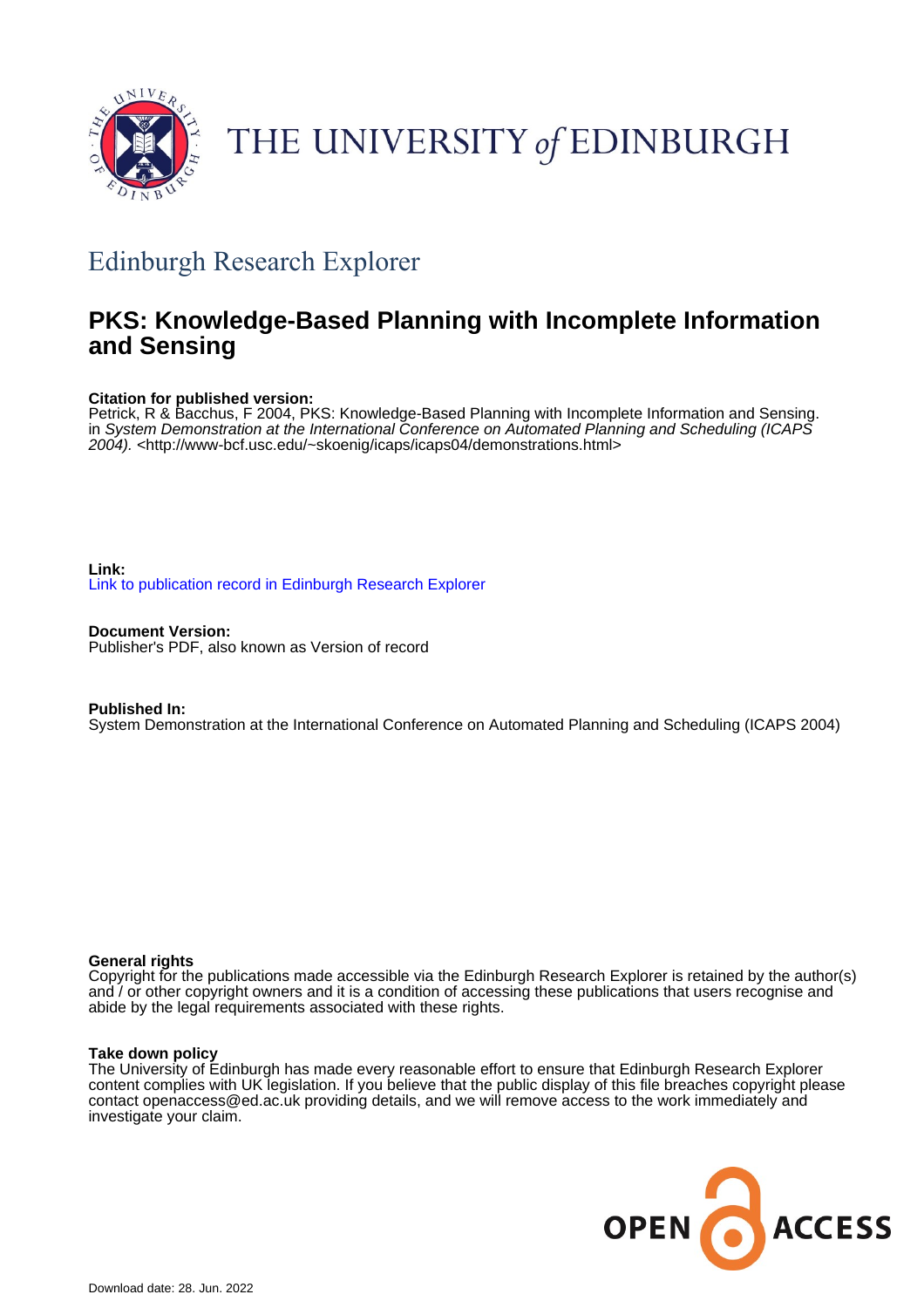#### **PKS: Knowledge-Based Planning with Incomplete Information and Sensing**

**Ronald P. A. Petrick**

Department of Computer Science University of Toronto Toronto, Ontario Canada M5S 1A4 *rpetrick@cs.utoronto.ca*

PKS (**P**lanning with **K**nowledge and **S**ensing) is a "knowledge-level" planner that is able to construct conditional plans in the presence of incomplete knowledge and sensing (Bacchus and Petrick 1998; Petrick and Bacchus 2002; 2004). The key idea of this approach is to represent the agent's knowledge state with a *first-order language*, and to represent actions by their effects on the agent's *knowledge*, rather than by their effects on the environment. Since general reasoning in such a rich language is impractical, PKS employs a restricted subset of the language and a limited amount of inference in that subset. As a result, PKS includes non-propositional features, such as functions and variables.

The knowledge-based approach contrasts some of the alternate trends that have concentrated on propositional representations over which complete reasoning is feasible. Such works often represent the set of all possible worlds (i.e., the set of all states compatible with the agent's incomplete knowledge) using various techniques (e.g., BDDs, Graphplan-like structures, or clausal representations). These techniques yield planning systems that are able to generate plans requiring complex combinatorial reasoning.

By representing problems at the knowledge level, PKS can generate plans that are often quite "natural" and have a simple structure. Furthermore, PKS can often "abstract" away from some of the irrelevant distinctions that occur at the world level. Compared to the possible-worlds approaches, this higher-level representation is richer, but the inferences it supports are weaker. Nevertheless, PKS is able to solve problems that cannot be solved by alternate approaches.

We briefly describe some of the important components we have implemented in the PKS system.

**Knowledge representation:** PKS's knowledge (rather than the state of the world) is represented by a set of four databases. Any configuration of the databases corresponds to a collection of modal logic formulae that precisely characterizes PKS's knowledge state. To ensure an efficient inference mechanism, we restrict the types of knowledge (especially disjunctive knowledge) that can be modelled:

 $K_f$ : The first database stores both positive and negative facts, but does not employ a closed world assumption.  $K_f$ can include any ground literal,  $\ell$ ;  $\ell \in K_f$  means that  $\ell$  is known.  $K_f$  can also contain knowledge of function values.  $K_w$ : The second database models the plan-time effects of sensing actions.  $\phi \in K_w$  means that at plan time the planner **Fahiem Bacchus**

Department of Computer Science University of Toronto Toronto, Ontario Canada M5S 1A4 *fbacchus@cs.utoronto.ca*

| Action       | Pre | Effects                              |
|--------------|-----|--------------------------------------|
| pour-on-lawn |     | $\neg K(\neg poisonous) \Rightarrow$ |
|              |     | $del(K_f, \neg lawn\text{-}dead)$    |
|              |     | $K(poisonous) \Rightarrow$           |
|              |     | $add(K_f, lawn-dead)$                |
| sense-lawn   |     | $add(K_w, lawn-dead)$                |

Table 1: Sample PKS actions

either knows  $\phi$  or knows  $\neg \phi$ , and that at execution time this disjunction will be resolved. PKS uses such "know-whether" facts to construct conditional branches in a plan.

 $K_v$ : The third database stores information about function values that will become known to PKS at execution time.  $K_v$ can contain any unnested function term; such terms model the plan-time effects of sensing actions that return numeric values. PKS can use  $K_v$  knowledge of finite-range functions to insert multi-way branches into a plan.

 $K_x$ : The fourth database contains "exclusive-or" knowledge of literals. Entries in  $K_x$  have the form  $(\ell_1|\ell_2| \ldots |\ell_n),$ where each  $\ell_i$  is a ground literal. Such a formula represents knowledge of the fact that "exactly one of the  $\ell_i$  is true." Such knowledge is common in many planning scenarios.

**Actions:** Actions in PKS are modelled as updates to the databases (i.e., knowledge state), rather than as updates to the world state. Actions may be parameterized and can have conditional effects. An efficient, but incomplete, inference algorithm determines if an action's preconditions hold, by examining the database contents to draw conclusions about what PKS does and does not know or "know whether." Applying an action's effects simply involves adding or deleting the appropriate formulae from the collection of databases.

Table 1 shows two PKS actions. *pour-on-lawn* pours a liquid onto a lawn, with the effect that if the liquid is poisonous, the lawn becomes dead. *pour-on-lawn* has two conditional effects: if ¬*poisonous* is not known, delete ¬*lawn-dead* from  $K_f$ ; if *poisonous* is known, then add *lawn-dead* to  $K_f$ . *sense-lawn* senses whether or not the lawn is dead. It is represented as an update that adds *lawn-dead* to  $K_w$ .

**Conditional plans:** A PKS conditional plan is a tree whose nodes are labelled by a knowledge state, and whose edges are labelled by an action or a sensed fluent. An existing plan is extended in a forward-chaining manner by adding a new